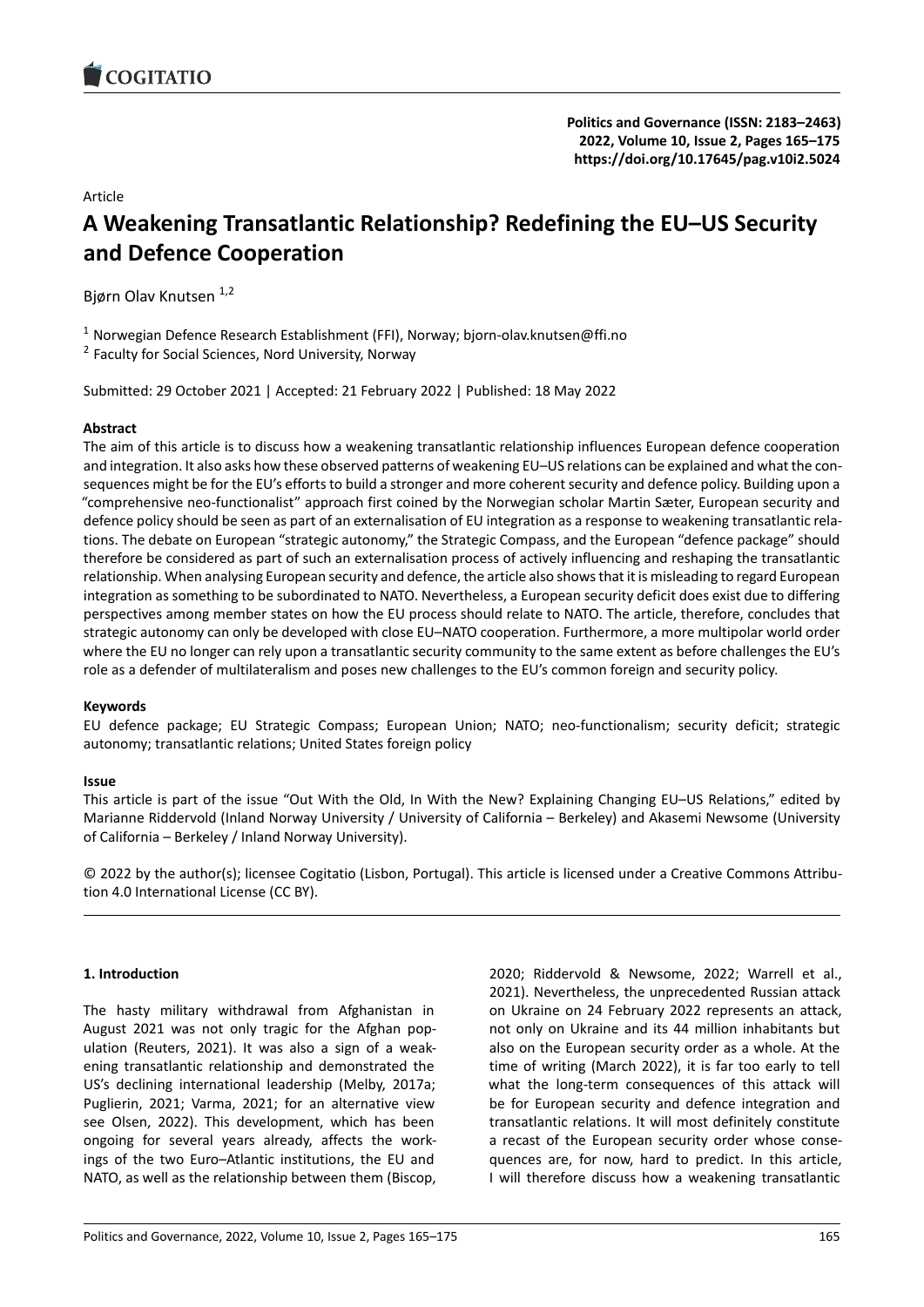relationship up until the events on 24 February 2022 [influences European](https://www.cogitatiopress.com) defence cooperation and integra‐ tion. I also examine how these observed patterns of weakening EU–US relations can be explained and what the consequences will be for the EU's efforts to build a stronger and more coherent security and defence pol‐ icy. Hence, the main question of this article is how the EU's efforts to build "strategic autonomy" can be under‐ stood empirically by analysing the debates and policy developments in the so-called European "defence package." This package consists of a series of measures to enhance European defence capabilities and efficiency. It includes a Coordinated Annual Review on Defence (CARD), a Permanent Structured Cooperation (PESCO), and a European Defence Fund (EDF) of eight billion euros during the timespan from 2021 to 2027. In addition to the defence package, EU leaders are also elaborating on a Strategic Compass to be finalised during the French EU presidency in 2022. The aim is to set a common strate‐ gic vision for EU security and defence (European Union, 2021a) whose goals are to operationalise the EU's strate‐ gic autonomy and "to refine the EU's level of ambition, and to better link the EU's strategic, operational and capability needs" (European Union, 2021b).

This article argues that the weakening transatlantic relationship leads to a European "security deficit." Such a deficit implies that the EU and its member states will not be able to fill the gap that US leadership in European security traditionally has provided for within the NATO framework. This security deficit will also challenge the EU's role as a defender of multilateralism and pose new challenges to the Union's Common Foreign and Security Policy (CFSP). To account for this widening transatlantic gap and the growing security deficit, we need a theoretical toolkit that explains the widening transatlantic gap's influence on European defence integration and cooperation. In fact, developments in transatlantic rela‐ tions are a particularly important factor in understand‐ ing the evolution of EU defence integration and cooper‐ ation. Unfortunately, the European integration literature has often had a narrow approach and focused on internal EU processes. This applies to studies taking an institution‐ alist approach in the form of studies on European gover‐ nance approaches, as well as integration theories such as neo-functionalism and intergovernmentalism (Wiener et al., 2018).

By building my arguments on Sæter's (1998) approach to comprehensive neo‐functionalism, it will be possible to overcome these tendencies to narrow‐ mindedness seen in the literature. The main reason is that such an approach that builds upon Ernst B. Haas' book *Beyond the Nation‐State* (1964) spans the "whole spectrum of actor interests, power relationships, modes of action and response, and forms of institutionalisa‐ tion" (Sæter, 1998, p. 52). With the help of this com‐ prehensive neo-functionalist approach, we can then analyse how the elaboration of European security and defence policies is part of an EU externalisation process.

By developing the EU's ability to act within the security and defence field, the EU will actively seek to influ‐ ence its international environment, including the chang‐ ing nature of the transatlantic relationship. Based on such an analytical framework, "on actively influencing and reshaping the international environment" (Sæter, 1998, p. 38), I conclude that only a stronger EU–NATO relationship can be the basis for European strategic autonomy. Such a close relationship between these two institutions is a necessary condition for mitigating the negative consequences of the weakening transatlantic relationship. A closer EU‐NATO relationship also implies a corresponding Europeanisation of NATO where the Europeans take on more responsibility for their own security. Nevertheless, even though initiatives such as the defence package and a Strategic Compass are steps in the right direction to enhance the EU's role as an international actor, there is still a "discontinuity chal‐ lenge" in European integration, causing the aforemen‐ tioned security deficit. Disagreements between France and Germany on the elaboration of the EU's strategic autonomy cause this discontinuity challenge. In fact, a common Franco‐German vision on European security and defence is not yet visible (Kunz, 2019).

The arguments are organised in the following manner. First, I elaborate on the theory of comprehensive neo-functionalism and explain how such a broad approach can explain EU efforts to enhance the Union's security and defence policy, especially during times when the transatlantic relationship is weakening. Second, I discuss the changing nature of the transatlantic relationship, emphasising altered US foreign policies and their consequences for Europe. Such an analysis is impor‐ tant since it affects the EU's efforts to build a stronger and more coherent security and defence policy. In the last part, I elaborate on the European defence package and the work on the Strategic Compass to enhance the EU's ability as a security and defence actor. Due to the dis‐ continuity challenge in European integration, I conclude that stronger EU–NATO cooperation and a corresponding Europeanisation of NATO is the only realistic way for the EU to achieve strategic autonomy.

### **2. "Comprehensive Neo‐Functionalism" as a Framework for Analysing Transatlantic Security and Defence Relations**

The Norwegian scholar Martin Sæter's interpretation of neo‐functionalism as a tool for analysing European inte‐ gration is still very fruitful (Sæter, 1998). It builds upon the works of Ernst B. Haas, the founder of this school. Unlike other scholars who build their analyses on Haas' book *The Uniting of Europe* (1958/2004), Sæter applies Haas' *Beyond the Nation‐State* (1964) as a theoretical background to build his arguments. By doing so, he avoids the shortcomings of neo-functionalism, namely its normativism and determinism (Sæter, 1998, p. 17). Traditional neo‐functionalism understands integration as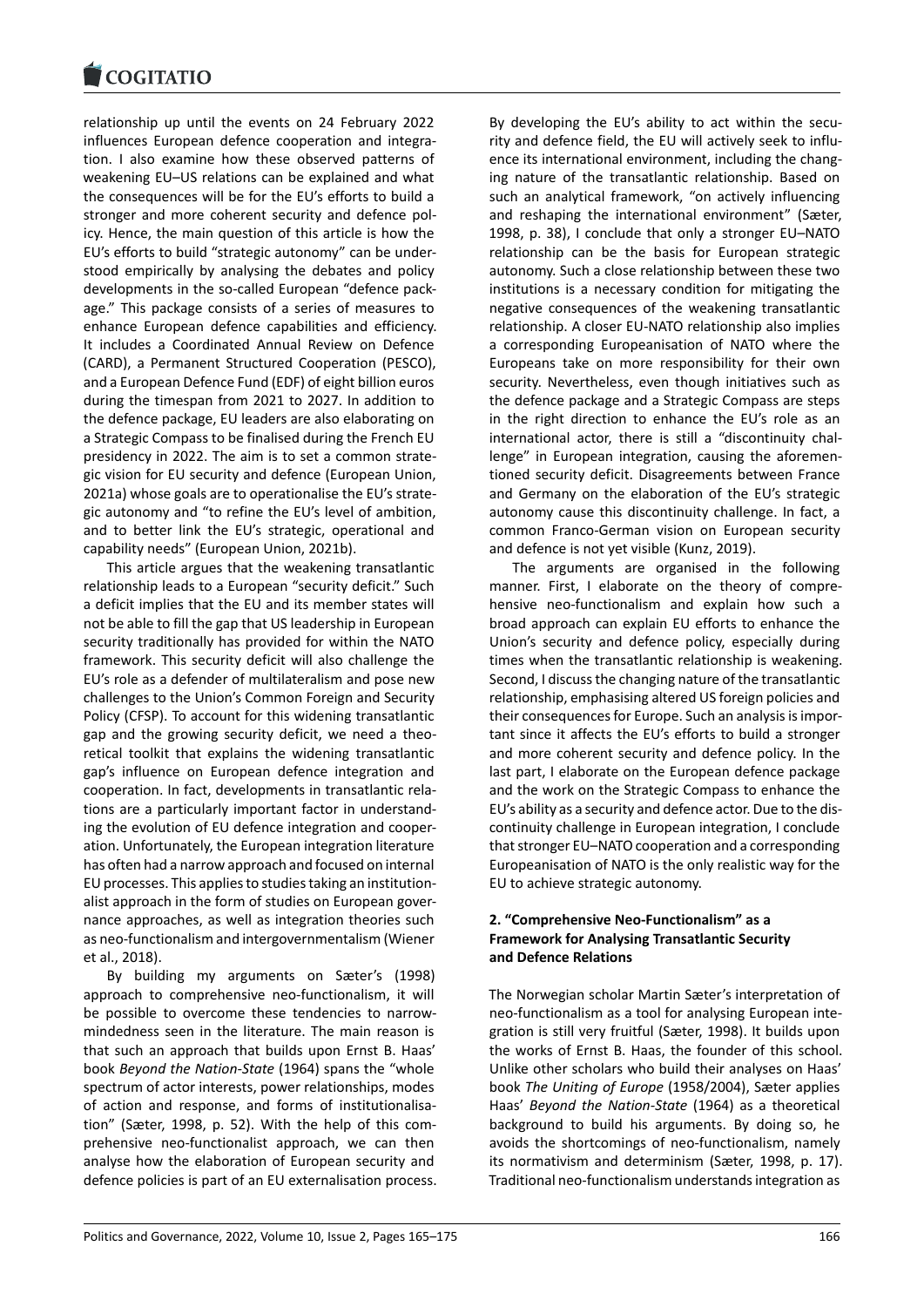spillover processes through an expansive logic of sec[tor integration, mea](https://www.cogitatiopress.com)ning that integration in one sector is likely to trigger integration in others (Niemann et al., 2018, p. 49). Hence, integration in this form implies a gradual transfer of loyalty from the national to the supra‐ national level. This would, according to Haas, lead to a federation governed by the supranational institutions established by the Treaty of Rome (Haas, 1958/2004, pp. 34–35). According to this view, there is no conflict between supranationality and intergovernmental forms for cooperation. Therefore, the main criticisms against neo‐functionalism have been its underestimation of the significance of national sovereignty and nationalism as barriers to the integration process itself (Niemann et al., 2018, p. 50). This has traditionally been the view of the intergovernmental school that emphasises national interests, including within the sphere of security and defence (Moravcsik & Schimmelfennig, 2018).

What Sæter (1998, p. 13) does is analyse EU integra‐ tion as "system‐transformation depending on the con‐ vergence and redefinition of the interests of the actors" involved, namely the national interests of the member states. Hence, it is up to the interests of the member states to redefine their interests that determine whether the integration process leads towards a more univer‐ sal form of system, or not. By naming this approach as "comprehensive neo-functionalism," he stresses that this approach engages in dialogue with other theoreti‐ cal schools, from Realism to Liberalism, since it covers all types of interest politics. Therefore, this approach avoids the traditional weaknesses of neo‐functionalism by meeting central realist requirements concerning national interests. The central feature of this form for neo-functionalism is, therefore, European integration through the nation‐state, but also beyond it in perspec‐ tive of what Haas (1964) and Sæter (1998, p. 26) call a "more universal type of system." This is, of course, in contrast with a more traditional understanding of neo‐ functionalism that bypasses the nation‐state. Such a per‐ spective is, for example, seen in Haroche's (2020, p. 853) research paper on the development of the EDF. Here he explains EDF's development through a process characterised by "political cultivated spillover" processes—that is, a process where the European Commission is in the lead, followed by an offensive spillover process from the economic to the defence sphere, further supported by a bureaucratic spillover process that could lead to even more integration within the field.

Such an approach stands in contrast with Sæter's "comprehensive neo‐functionalism" and would not be a relevant analytical tool to analyse the changing nature of the transatlantic relationship on European security and defence. However, what is relevant is to empha‐ sise that there is no automaticity in the integration pro‐ cess, and even more important, to regard EU integra‐ tion as both supranational and intergovernmental in nature (Sæter, 1998, p. 52). Hence, Sæter describes EU integration as "comprehensive confederalism" with an

institutionalised intergovernmental leadership compris‐ ing foreign and security politics (Sæter, 1998, p. 77). This has been the dominant integration strategy since 1970 when the forerunner to today's CFSP, the European Political Cooperation, was established. Since then, the CFSP has further developed where the Treaty of Lisbon (2009) today provides the EU with legal personality and has established a European External Action Service under the leadership of the High Representative of CFSP. Furthermore, this Representative is also Vice President of the European Commission. It furthermore includes a mutual defence commitment and a solidarity clause (Howorth, 2014, pp. 50–51). This leads us to the question of how the EU process of externalisation changes and reshapes the international environment, such as how it responds to a weakening transatlantic relationship in which the US shows a reduced commitment to international leadership (Melby, 2017a).

In this case, the greatest insight from comprehen‐ sive neo-functionalism is that it would be misleading to regard European integration as something to be subor‐ dinated to the wider sets of Western institutions under US leadership. The background for such a statement was that Haas himself concluded "that European integration should be seen as politically subordinate to the existing wider frameworks of cooperation and interdependence" (as cited in Sæter, 1998, p. 36). However, to subordi‐ nate the EU under the US‐led NATO alliance will violate reality since it disregards the chief integration motifs of the main actors involved, but also because it will disre‐ gard the character of the EU integration process itself where the EU seeks more autonomy from the US (Biscop, 2020). This fact has become even more important in recent years with the debates on European strategic autonomy and sovereignty, which included the security and defence spheres. Here we also see a development in the transatlantic alliance since 2016 with the adoption of the EU's Global Strategy (European Union, 2016), where the US will have to interact more directly with the EU in addition to its engagement through NATO (Biscop, 2020, p. 81). For example, the PESCO mechanisms are formulated in article 42.6 of the Lisbon Treaty and were long considered politically impossible to use. As Sven Biscop once stressed: "PESCO has been seen as toxic—until today. It seems that the combination of three powerful agents, Putin, Brexit, and Trump, has started the decon‐ tamination process" (Biscop, 2017, p. 3). Consequently, the activation of PESCO and the other initiatives under the defence package is part of such an externalisation that changes and reshapes the transatlantic security and defence relationship.

Nevertheless, even though it is important to clarify how the EU process influences transatlantic relations, it is also important to clarify "discontinuities" in the integration process itself. In the coming years, we will face an even more multipolar world and an EU that can no longer rely on a transatlantic security community to the extent that it did before. The US pivot towards East Asia and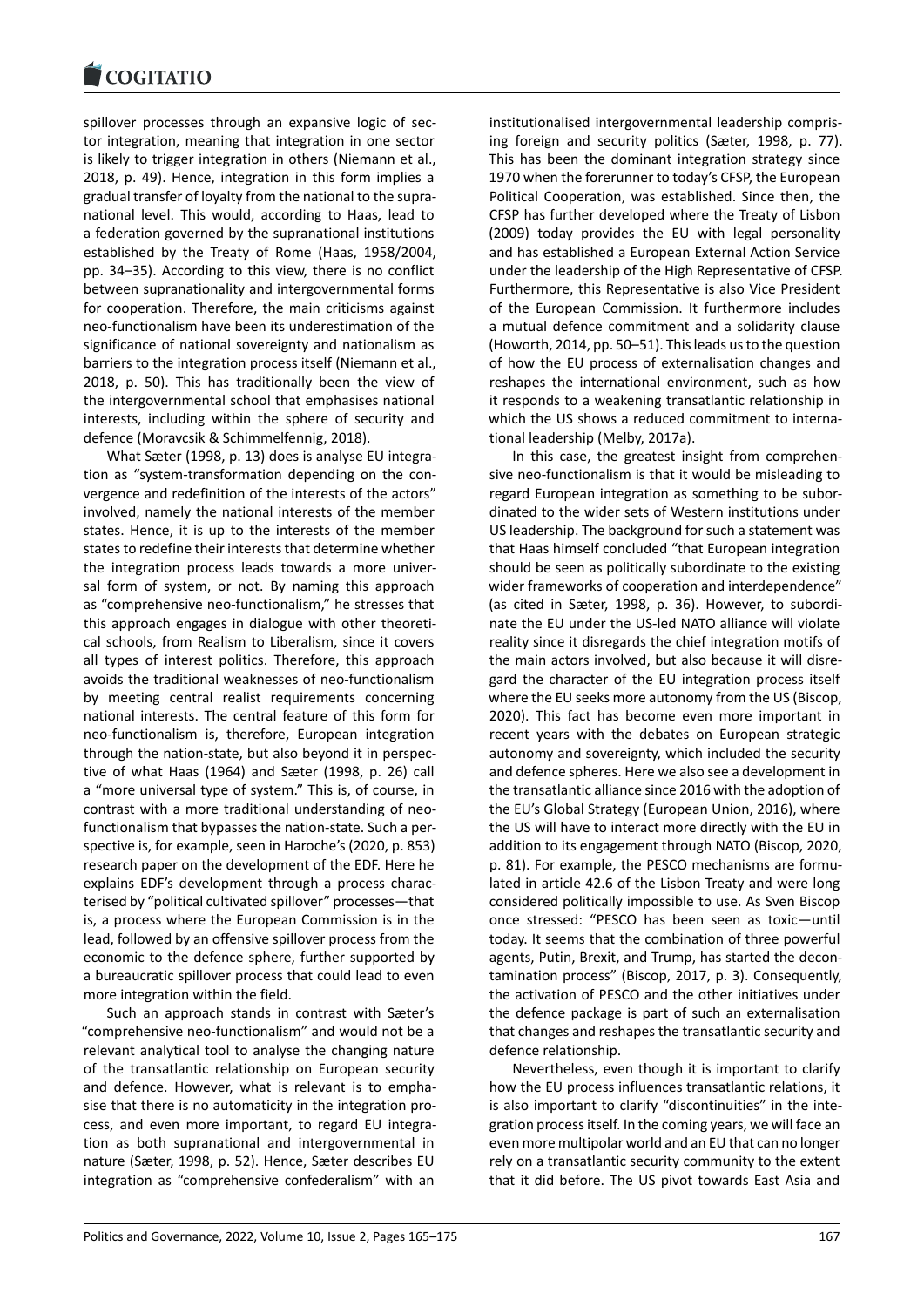the rise of China as a global peer competitor is an impor‐ [tant part of this de](https://www.cogitatiopress.com)velopment. Furthermore, transatlantic relations will to an increasing extent, be "viewed by the United States through the prisms of China, just as during the Cold War they were viewed by the prism of the Soviet Union" (Baun & Marek, 2021, p. 44). This will undoubtedly challenge the EU's role as a defender of multilateralism and pose new challenges to the EU's common foreign and security policy. The most important form of discontinuity will be in how the EU relates to NATO and what kind of security community NATO will develop into in the coming years. As Stanley Hoffmann asked many years ago: "What will shall animate Europe"? (Hoffmann, 1964, p. 95). This question still goes straight to the core regarding what kind of autonomy the EU develops and how the Union will position itself in relation to other actors within the Atlantic system. After Brexit, this will not only relate to the US but also to Great Britain, as the submarine deal between Australia, Great Britain, and the US (AUKUS) illustrates. As Rieker (2022, p. 145) in this thematic issue underlines, this dispute cannot be reduced to a purely Franco‐US conflict since the EU and the member states also expressed support for France in this matter.

These differences have always been present in the EU process. We may even argue that Brexit was one of the consequences of this discontinuity because Great Britain has viewed the EU process as primarily part of an Atlantic system and has consequently been sceptical of the EU developing its own security and defence policy. Furthermore, as Haroche (2020) and others have under‐ lined, delegating security and defence competencies to supranational institutions has been difficult due to mem‐ ber states' insistence on national sovereignty on these issues. The results are military capacity shortfalls that will be hard to close, causing this security deficit. This makes some scholars ask whether European strategic autonomy is just an illusion (Meijer & Brooks, 2021).

However, the EU has since 2016 taken huge steps in enhancing the EU's role as a security provider. Most importantly, with the EDF, the EU has now crossed its Rubicon since the European Commission now has supra‐ national powers on funding European defence research and military capability projects. The next part will fur‐ ther outline the changing nature of the transatlantic relationship, seeking to explain the patterns of weaken‐ ing EU–US relations. Furthermore, it will analyse what consequences such a weakening will have for the EU's efforts to build a stronger and more coherent security and defence policy.

### **3. The Changing Nature of the Transatlantic Security and Defence Relationship**

From the previous theoretical part, we see that the EU integration process plays a fundamental part in the European security order. This takes the form of both deepening and widening the integration process itself and externalising and reshaping the EU's international environment, including the transatlantic partnership. As G. John Ikenberry (2008, pp. 9–10) underlines, the European security order is based upon a grand bargain between the US and its European allies and partners:

The United States provides its European partners with security protection and access to U.S. markets, technology, and supplies within an open world econ‐ omy. In return, these countries agree to be reli‐ able partners that provide diplomatic, economic, and logistical support for the United States as its leads the wider Western postwar order.

This grand bargain still holds, but it is changing as the US is increasingly reluctant to engage in international leader‐ ship, either on its own or within a multilateral framework. As Michael Smith, also in this thematic issue, emphasises, "transatlantic relations become an arena in which drivers of broader structural change are mediated and managed by the key participants, here the EU and the US" (Smith, 2022, p. 220). This transatlantic bargain has laid the foundation for the institutionalised Euro‐Atlantic secu‐ rity order (Olsen, 2022). To secure such a security order, historical experience has shown that it depends on there being a clear US leadership role in Europe (Melby, 2017a, p. 70; Menon & Ruger, 2020, p. 371). Should the US become unable to fill such a role, insecurities among European countries regarding the trustworthiness of US security guarantees might develop which might increase the potential for division within or fragmentation of the European security order. Furthermore, these observed patterns of weakening EU–US relations will have conse‐ quences for the EU's efforts to build a stronger and more coherent security and defence policy. At the same time, the EU has become indispensable for the member states since they set the overall strategy on foreign and security policy through the EU, and it provides them with a sufficient political and economic power base (Biscop, 2020, p. 82). Searching for the underpinnings of the US' lack of will to provide leadership in European security will become even more important since it will influence EU strategy to set new conditions for its foreign and secu‐ rity policy.

In this respect, most scholars emphasise internal politico‐economic developments in the US itself as the main reason for the lack of leadership (Gasparini, 2021; Melby, 2017a). These developments include an increas‐ ing political polarisation of US politics that also influ‐ ences its decision‐making abilities and foreign policies. Furthermore, huge socio‐economic and ethnic changes have transformed the US into a truly multi-ethnic society, making the US' national identity far more frag‐ mented (Melby, 2017a, p. 154, 2017b). These develop‐ ments have changed how the US views itself and its role in the world. These tendencies started during the Obama presidency (2009–2017) and were further amplified dur‐ ing the Trump presidency (2017–2021). An overarching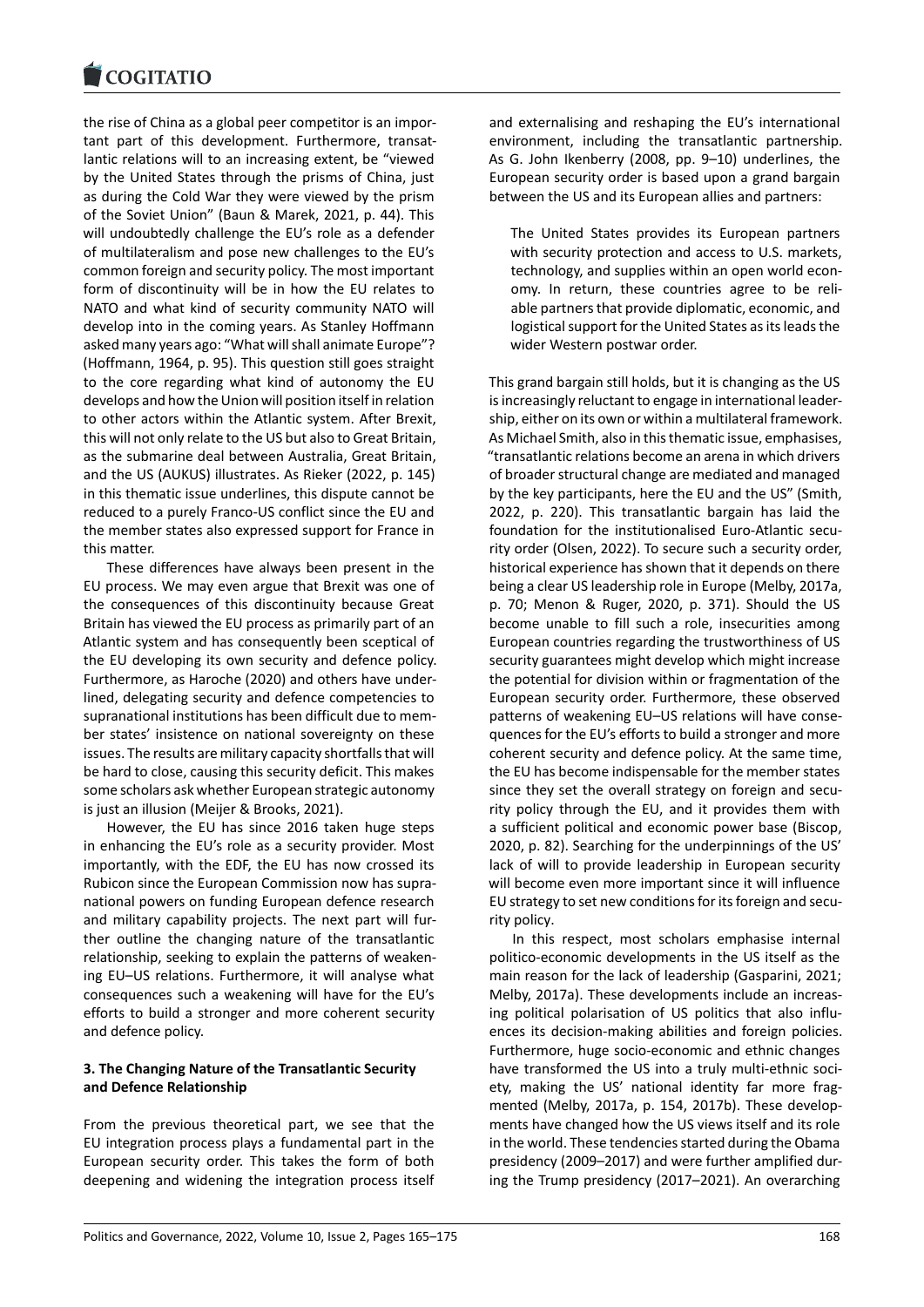#### COQUIATIO

aim for President Obama was to end the wars in Iraq [and Afghanistan tha](https://www.cogitatiopress.com)t started during the presidency of George W. Bush (2001–2009). Based on this overarch‐ ing assessment, we might state that there will be no return to a transatlantic security community in a tradi‐ tional sense (Janes, 2021, p. 63).

In fact, the Obama administration laid the foun‐ dation for a new era in US foreign policy where the US' dominance would not be as visible as before. How President Obama handled several international policy challenges, such as Libya in 2011 and the war in Syria from 2011 and onwards, is, therefore, the shape of things to come (Lewis, 2013; Tierny, 2016). We can make the same judgements regarding recent events from the Biden presidency (2021–), such as the hasty withdrawal from Afghanistan in August 2021 without sufficient con‐ sultation with NATO allies. Furthermore, the same goes for how the submarine deal with Australia (AUKUS) from September 2021 was handled, causing a diplomatic crisis between the US and France ("Aukus: UK, US and Australia launch," 2021).

The presidency of Joe Biden started with a great deal of optimism after four dismal years under Trump. In President Biden's first foreign policy speech after his inauguration, entitled *America's Role in the World*, on 4 February 2021, he stated: "America is back. Diplomacy is back at the center of our foreign policy" (Biden, 2021). Such a statement from the US President and correspond‐ ing statements from other politicians in the adminis‐ tration, including Secretary of State Anthony Blinken (see, e.g., Blinken, 2021) and National Security Advisor Jake Sullivan (see, e.g., Sullivan, 2021), were, of course, met with big relief in Europe and elsewhere. Hence, the transatlantic security community survived the Trump presidency against all odds (Schuette, 2021).

However, this kind of statement conceals the huge changes the US and the transatlantic security com‐ munity have gone through, at least since the Obama administration (Kaufman, 2017; McKay, 2019). What President Obama did was to start to question the US' power base and the economic and military preconditions for the US leadership (Melby, 2017a, p. 283). Gasparini (2021, p. 1) is, therefore, certainly right when he points out that European leaders will be disappointed if they expect a return to typical past transatlantic rela‐ tions under the presidency of Joe Biden. The increas‐ ing transatlantic rift has relatively little to do with the Trump presidency alone, even though its character and content contributed significantly to transatlantic diver‐ gences (Herszenhorn, 2020).

Clearly, these developments influence the workings of institutions such as NATO and the EU and especially the burden‐sharing debate, which has been particularly significant since the NATO summit in 2014 (NATO, 2014). Even though the Trump administration in style was very different from the current Biden administration, they also shared much of the same approaches to interna‐ tional affairs. The most important difference was that the

Obama and the current Biden administrations pursued their foreign policies within multilateral and institutional frameworks. Donald Trump, on the other hand, without doubt, was the most chaotic president in American his‐ tory. No American president has been so willing to rely on instinct rather than careful analysis and institution‐ alised decision‐making processes (Knutsen & Tvetbråten, 2021, p. 28). The aim was to secure as much freedom of manoeuvre for the US as possible. Interestingly, the Obama Administration pursued a foreign policy on the presumption that the US‐led liberal order now rested on such a solid foundation that traditional US leader‐ ship is no longer needed to the same extent as before (Ikenberry, 2014). In fact, assessing Biden's foreign pol‐ icy outlook as described in his article in Foreign Affairs in 2020 can be understood within such an approach to international affairs (Biden, 2020).

True, the Biden administration started optimistically with a series of initiatives to prove that it was returning to the world and to underline its role as an international leader. In spring 2021, the US re‐joined the Paris accords on climate change and the World Health Organization. At the NATO summit in Brussels in June, Biden recom‐ mitted the US to NATO, underlining the importance of the alliance to US and European security and met with the EU leaders within different formats, including an EU Foreign Affairs Council meeting in Brussels in February and a European Council meeting in March (Brattberg, 2021). An EU–US summit also took place in June after the G7 and the NATO summits (Brattberg, 2021; NATO, 2021). Among the items under discussion was establish‐ ing an EU–US security and defence dialogue and a new transatlantic agenda for global cooperation.

How the EU relates to NATO is an integral part of this relationship. Undoubtedly, the relationship has been difficult, not least because a zero‐sum perspective has reigned: what is good for the EU is bad for NATO, and vice versa. However, the two organisations adopted two Joint Declarations in 2016 and 2018 that laid the foun‐ dation for 74 areas of cooperation on issue areas includ‐ ing military mobility (a PESCO project), counterterrorism, strengthening resilience to chemical, biological, radiolog‐ ical, and nuclear‐related risks, and promoting the women peace and security agenda (NATO, 2016, 2018). Contrary to what one might expect, this zero‐sum perspective is still relevant, as seen when NATO's Secretary‐General Jens Stoltenberg in November 2021 warned against the establishment of a small EU Rapid Deployment Capacity of some 5000 personnel ("NATO‐sjefen advarer mot EU‐plan,'' 2021). The same is also true from a US perspective, which might sound somewhat paradoxical: A reduced US willingness to lead European security and a negative stance towards European measures to improve the transatlantic burden‐sharing.

One change might have taken place in October 2021. At NATO's defence minister meeting in Brussels, the US Secretary of Defense Lloyd Austin stated that the US supported a common EU defence plan that strengthened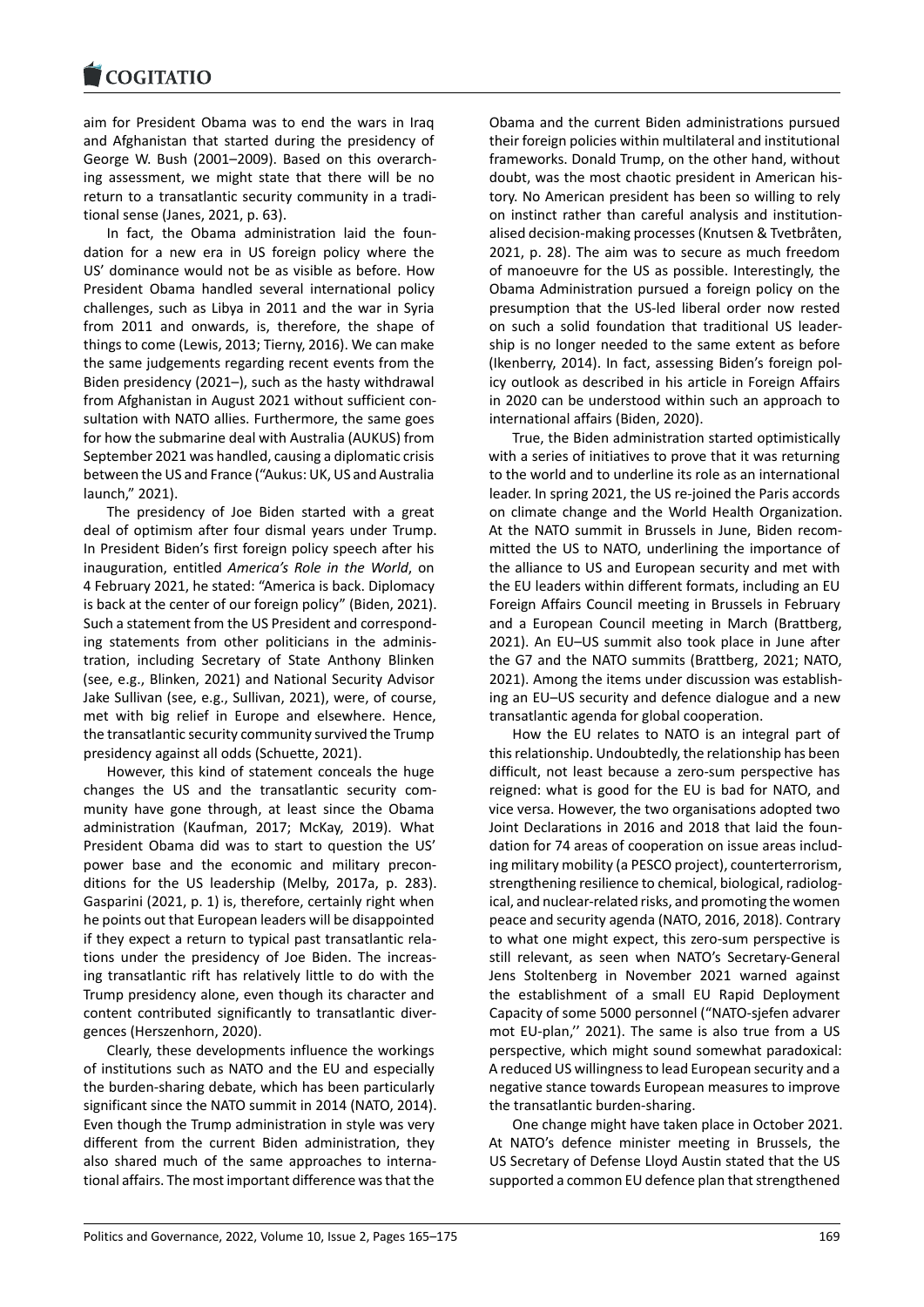NATO ("Austin says U.S. supports EU," 2021). In addition, [the French Minister](https://www.cogitatiopress.com) of Defence Florence Parly stated at the same meeting that the EU's defence plans would benefit the US and consequently strengthen the alliance: "A stronger Europe will contribute to a strengthened and more resilient alliance," she said ("Austin says U.S. sup‐ ports EU," 2021). The then German Minister of Defence, Annegret Kramp‐Karrenbauer, also made a similar state‐ ment but underlined the necessity of bringing NATO and EU policies into greater alignment.

We might therefore argue that the US has a positive influence on EU strategic autonomy if it is done in a trans‐ parent way where the two joint declarations from 2016 and 2018 "form some concepts that help us forward" (US State Department interview, 12 August 2020). On the other hand, the US ambivalence towards the EDF, calling it a "poison pill" that would destroy transatlantic coop‐ eration and hinder US access to the European defence market (Fiott, 2019), illustrates the conflicting dynamics in transatlantic relations. That is, between an EU inte‐ gration process along comprehensive confederalist lines and the Atlantic framework set by the US. In fact, with‐ out these changes in US foreign and security policies dur‐ ing recent years, it is far from certain that the EU would have intensified its security and defence policies. This strengthening security and defence dimension is hence‐ forth a clear example of the externalisation process in terms of actively influencing and reshaping the interna‐ tional environment. This is especially relevant for NATO where a corresponding Europeanisation of the alliance is an overarching goal. So, when the EU now develops and strengthens its security and defence policy through the defence package and the Strategic Compass process, we must also identify the impediments to such a pro‐ cess. As I discussed in the theoretical part of this essay, this is the discontinuity challenge in European integra‐ tion which is causing a European defence deficit.

### **4. The European Security Deficit**

To enhance the EU's role as a security actor is an attempt to influence the changing nature of the transatlantic relationship. Therefore, a weakening transatlantic rela‐ tionship is the main impetus behind the EU's efforts to build strategic autonomy and thereby "actively influ‐ encing and reshaping the international environment" (Sæter, 1998, p. 38). Insights from the comprehensive neo‐functionalist approach provide us with an under‐ standing of how to view the relationship between the European integration process and the Atlantic levels of cooperation. Since it is misleading to regard European integration as something to be subordinated to the wider Western institutions under US leadership, a more inte‐ grated EU in security and defence will consequently imply enhanced needs for EU autonomy in its relation‐ ship with the US (Biscop, 2022). In addition, as Aggestam and Hyde‐Price (2019, p. 124) emphasise, we also see "widening differences on values and norms and differ‐ ences over trade and economic relations" in transatlantic affairs. This makes the search for strategic autonomy even more pressing. Nevertheless, a European security deficit still exists due to differing national interests, a phe‐ nomenon that also can be explained by the same theoret‐ ical approach. However, the Strategic Compass and the European defence package are important steps towards European defence integration.

Hence, the defence package in the form of CARD, PESCO, and EDF, and the work on the Strategic Compass point to enhanced EU autonomy, but politicians and scholars alike are still striving to define this concept (Nováky, 2020). However, as this analysis shows, auton‐ omy will mainly imply a rebalancing of the transatlantic relationship to make it more viable and long‐lasting. NATO will therefore benefit from enhanced European defence capabilities. From the EU side, strategic auton‐ omy means that the Union needs to take on more respon‐ sibility for its own security: "We need to be able to act rapidly and robustly whenever a crisis erupts, with part‐ ners if possible and alone when necessary" (European Union, 2022, p. 3). Clearly, this definition is in strong need of operationalisation. Therefore, the purpose of the Strategic Compass is to conduct such an exercise to bring greater coherence and a common sense of purpose to European security and defence (Fiott, 2021, p. 164). The meaning is to "narrow the gap between ambition and reality when it comes to the EU's external action; facilitate the development of a shared strategic culture; and clarify the overall image of EU defence cooperation" (Nováky, 2020, p. 1).

However, starting work on the Strategic Compass in 2020 could be considered as putting the cart before the horse. Even though the Strategic Compass will not replace the Global Strategy from 2016 (European Union, 2016), it provides a security political framework to the defence package, which started some four years before the work on the Compass. In the Compass, which was made public on 21 March 2022, the EU stress that, today and in the coming years, it will face a more volatile, complex, and fragmented security landscape (European Union, 2022, p. 7). This necessitates that the EU and its member states "must invest more in their security and defence to be a stronger political and security actor" (European Union, 2022, p. 6). Consequently, the EU needs to reinforce its civilian and military CSDP missions and operations. One of the most concrete outcomes of the Compass will therefore be the establishment of a Rapid Deployment Capacity of some 5000 troops. This capacity should make the EU able to meet different types of crises and is built upon the existing Battle Group concept. These battle‐ groups can hardly be considered a success (Duke, 2019). To make it more useful, a strengthening of existing com‐ mand and control structures, like the Military Planning and Conduct Capability and the corresponding Civilian Planning and Conduct Capability, is surely needed.

All these efforts as laid down in the work on the Compass consequently lead us to ask whether the EU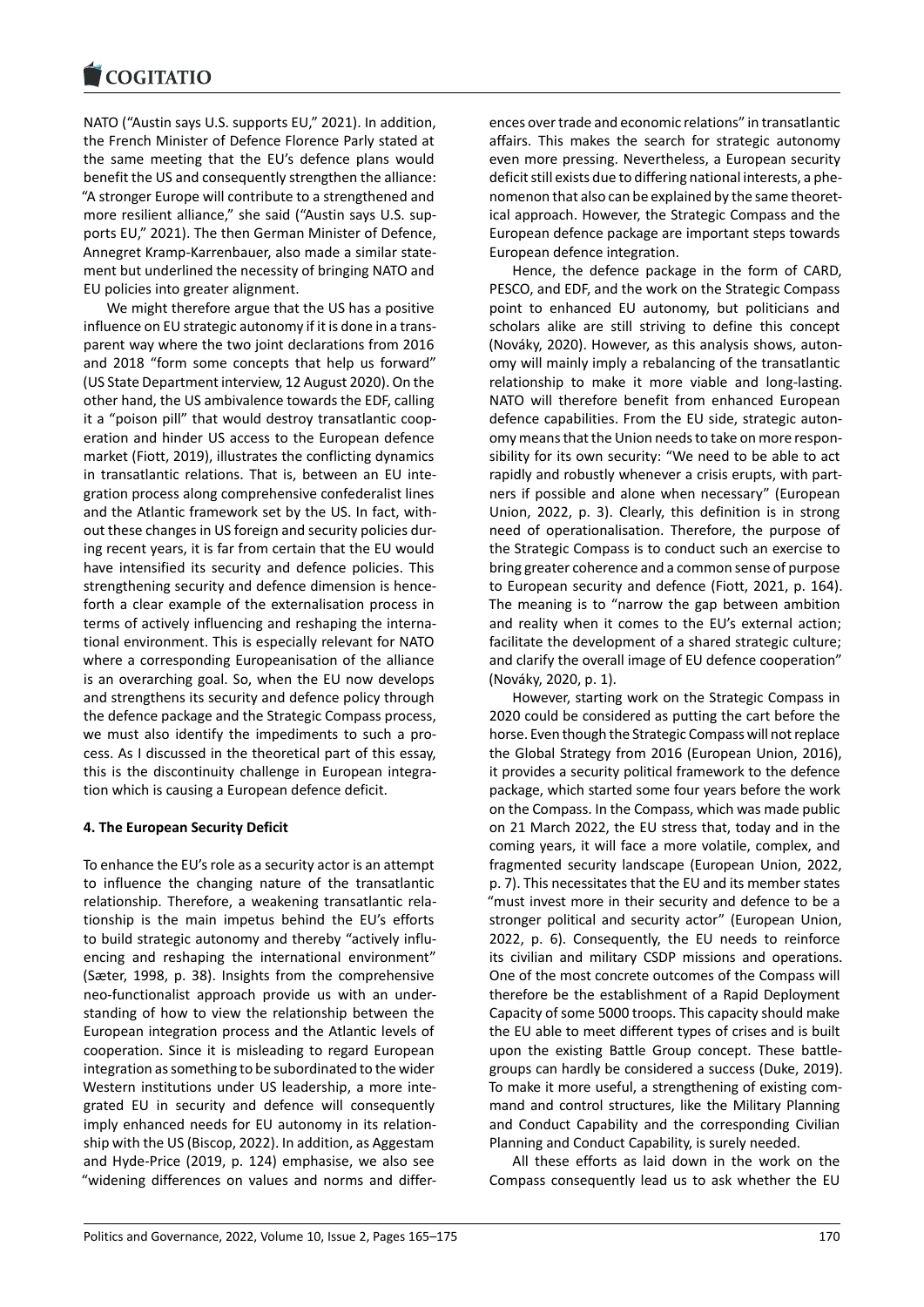is a unique security and defence actor, or whether it [is more like a "nor](https://www.cogitatiopress.com)mal" one that, instead of pursuing norms, acts like any other (state) actor would do. As Rieker and Riddervold (2021, p. 11) demonstrate, the EU has become "increasingly interest-based and security-oriented in its immediate crisis response," but more "principled...in its longer-term, overall policies." Nevertheless, Howorth (2014, p. 71) is certainly right when he stresses that the uniqueness of the EU is in having civilian‐military synergies alongside a strong civil‐ ian security identity. Due to the character of the inter‐ national environment, we might therefore assume that in the coming years, the EU will enhance its abilities to meet a more hostile threat environment. From this, we might argue that the EU will act more in line with other (state) actors in the international system.

Hence, the purpose of the defence package is to enhance the EU's capacities and generate military power. Only by pooling defence resources can the European member states field a comprehensive full‐spectrum force package for projection in Europe and beyond (Biscop, 2020, p. 90). By addressing capability shortfalls through the yearly CARD process, the aim is to make better use of limited defence resources. The CARD pro‐ cess should consequently contribute to a gradual syn‐ chronisation and mutual adaptations of national defence planning cycles and capability development practices (European Defence Agency, 2022). Since CARD identi‐ fies capability shortfalls, the aim of PESCO is to "gradu‐ ally deepen defence cooperation to deliver the required capabilities to also undertake the most demanding mis‐ sions and thereby provide an improved security to EU citizens" (European Union, 2021c). PESCO is henceforth capability‐driven and legally binding to improve the EU's military capabilities (European Union, 2017). At present, there are 60 different PESCO projects, based on 20 legally binding commitments and comprise project areas within the fields of training, land, maritime, air, cyber, and joint enablers. Through these binding commitments, the aim is to "overcome capability shortcomings identified under the Capability Development Plan (CDP) and CARD. These capability projects shall increase Europe's strate‐ gic autonomy and strengthen the European Defence Technological and Industrial Base (EDTIB)" (European Union, 2021c). The final part of the defence package is EDF. The Fund is key in EU capability developments and support member states in the development of defence material and technology and defence research. The aim is to reduce the European dependence on non‐European actors in developing new and disruptive technologies. Most importantly, the nearly eight‐billion‐euro defence fund is a game‐changer in European defence cooper‐ ation and integration. The reason, of course, is that it is organised under the auspices of the European Commission and is a clear sign of the blurring of the tradi‐ tional dichotomy between intergovernmental and supra‐ national decision‐making (Håkansson, 2021), fully in line with the comprehensive neo-functionalist approach.

From this, we can also conclude that the aims of the Strategic Compass and the defence package are to set a common strategic vision for EU security and defence. Nevertheless, we must not underestimate the current discontinuity challenge in European security and defence integration. There are still quite substantial differences between the member states on how autonomy should be further developed. These differences relate to the EU's relationship with NATO and the US, i.e., how Europe should respond to a reduced US will to lead. In addition, this discontinuity also relates to differences in threat perceptions and whether security and defence should become more supranational (Meijer & Brooks, 2021).

Interestingly, in this regard, we can identify quite substantial differences between France and Germany, the traditional motor of the integration process. Since becoming president in 2017, French President Emmanuel Macron has taken several political initiatives to enhance European security and defence. All of them as a direct response to a weaker transatlantic relation‐ ship. The most well‐known is the European Intervention Initiative (E2I), formally located outside the EU frame‐ work but still intended to build a common European strategic culture. From the French perspective, the inten‐ tion is not to tear down NATO but to complement it and make the transatlantic relationship more reliable (Major, 2021, p. 37). Hence, as analysts from the German think‐tank SWP state: "Paris is looking for new ways of preserving its autonomy in defence policy and of filling the strategic vacuum that has been created by the wan‐ ing US interest in Europe and its periphery" (Kempin, 2021, p. 2).

On the other hand, Germany warns against French proposals on making the EU more independent from the US (Kramp‐Karrenbauer, 2020). The former German Minister of Defence Annegret Kramp‐Karrenbauer, there‐ fore, emphasised that Europe should assume more responsibility on defence matters but stressed that the US and NATO remain vital for European security. Therefore, Franco‐German leadership on European defence is not in sight (Kunz, 2019).

These divergences relate specifically to how these two countries assess the transatlantic relationship. From a French perspective, the Trump presidency was a clear sign of a structural change in transatlantic affairs, in the form of a US that constantly distances itself from Europe. The German perspective is that transatlantic relations will go back to normalcy once Trump leaves office.

With these divergences in mind, any realistic strate‐ gic autonomy by the EU must be built in close coop‐ eration with NATO and a strong EU–NATO partnership (see also Howorth, 2019). Surely, it will be a long‐term process where NATO itself goes through a rebalancing process, perhaps implying a European Supreme Allied Commander at some time. Nevertheless, three decades of EU security and defence cooperation and integra‐ tion shows that any common policy in this area must be realistic.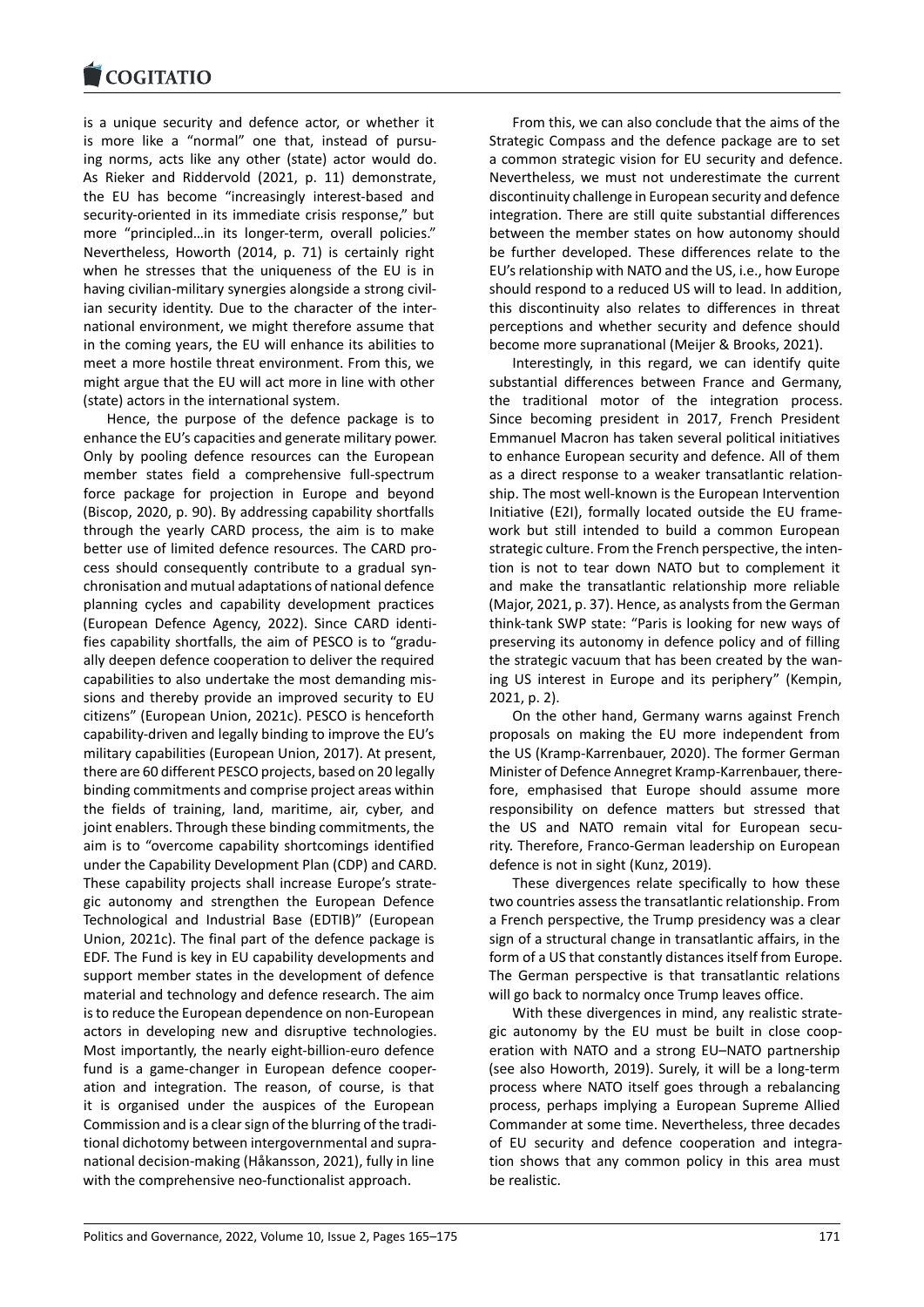#### COGHALIO

### **5. Conclusions**

[As the analytical fram](https://www.cogitatiopress.com)ework of this thematic issue under‐ line, there is more potential for a weakening of the EU–US foreign policy relationship today than in any pre‐ vious phase of this relationship. Furthermore, with a ris‐ ing and more assertive China, Europe is no longer central to US foreign policy priorities. In this article, I have dis‐ cussed how a weakening transatlantic relationship influ‐ ences European defence cooperation and integration. It also asked how these observed patterns of weaken‐ ing EU–US relations can be explained and what conse‐ quences such a weakening will have for the EU's efforts to build a stronger and more coherent security and defence policy. This article has shown that the build‐up of common European policies on these issues will be far from an automatic process.

On the contrary, there is still a discontinuity chal‐ lenge in European integration. Further research should dig deeper into this discontinuity challenge, not least because Howorth (2019, p. 35) is utterly pessimistic when he states that no such strategic autonomy will be achieved before NATO's 100th anniversary in 2049. That is too long to wait. Research on how such autonomy can be further developed should be one of the most impor‐ tant research questions on European security issues in the times to come. In this perspective, the war in Ukraine might lead to enhanced European defence integration since it is only through integration that Europe will be able to take greater care of its own security. Therefore, this war might become an impetus for more externalisa‐ tion of European security and defence by actively influ‐ encing and reshaping the transatlantic relationship.

### **Acknowledgments**

The author would like to thank the editors and the three anonymous reviewers for their helpful comments on an earlier version of this article. I will also thank the other participants at the digital workshop on 7–8 December 2021 for their constructive comments and suggestions. Kathinka Louise Rinvik Bratberg deserves profound thanks for helping me clarify my arguments and analysis in the final round. This article is a contribution to the TRANSAT project, financed by the Research Council of Norway, project number 288752.

### **Conflict of Interests**

The author declares no conflict of interest.

### **References**

Aggestam, L., & Hyde‐Price, A. (2019). Double trouble: Trump, transatlantic relations and European strate‐ gic autonomy. *Journal of Common Market Stud‐ ies*, *57*, 114–127. https://onlinelibrary.wiley.com/ doi/full/10.1111/jcms.12948

- Aukus: UK, US and Australia launch pact to counter China. (2021, September 16). *BBC*. https://www.bbc.com/ news/world‐58564837
- Austin says U.S. supports EU common defense plans that strengthen NATO. (2021, October 22). *RFE/RL*. https://www.rferl.org/a/aus[tin‐nato‐eu‐defense/](https://www.bbc.com/news/world-58564837) [31524792.html](https://www.bbc.com/news/world-58564837)
- Baun, M., & Marek, D. (2021). Discord or collaboration? The rise of China and transatlantic relations. In H. T. [Edmondson & P. T. Mentzel \(Eds.\),](https://www.rferl.org/a/austin-nato-eu-defense/31524792.html) *Imaging Europe. [Essays on the p](https://www.rferl.org/a/austin-nato-eu-defense/31524792.html)ast, present and future of the Euro‐ pean Union* (pp. (39–54). Lexington Books.
- Biden, J. (2021). *America's role in the world* [Speech tran‐ script]. The White House. https://www.whitehouse. gov/briefing‐room/speeches‐remarks/2021/02/04/ remarks‐by‐president‐biden‐on‐americas‐place‐in‐ the‐world
- Biden, J. R., Jr. (2020). Why A[merica must lead again—](https://www.whitehouse.gov/briefing-room/speeches-remarks/2021/02/04/remarks-by-president-biden-on-americas-place-in-the-world) [Rescuing U.S. foreign policy after Trump.](https://www.whitehouse.gov/briefing-room/speeches-remarks/2021/02/04/remarks-by-president-biden-on-americas-place-in-the-world) *Foreign Affairs*, *99*(2). [https://www.foreignaffairs.com/](https://www.whitehouse.gov/briefing-room/speeches-remarks/2021/02/04/remarks-by-president-biden-on-americas-place-in-the-world) [articles/un](https://www.whitehouse.gov/briefing-room/speeches-remarks/2021/02/04/remarks-by-president-biden-on-americas-place-in-the-world)ited‐states/2020‐01‐23/why‐america‐ must‐lead‐again
- Biscop, S. (2017). *Oratio pro PESCO* (Egmont Paper 91). Egmont Institute. [https://www.egmontinstitut](https://www.foreignaffairs.com/articles/united-states/2020-01-23/why-america-must-lead-again)e.be/ [content/uploads/2017/01/ep91.pdf?type=pdf](https://www.foreignaffairs.com/articles/united-states/2020-01-23/why-america-must-lead-again)
- Bis[cop, S. \(2020\). T](https://www.foreignaffairs.com/articles/united-states/2020-01-23/why-america-must-lead-again)he future of the Atlantic Alliance: Not without the European Union. *Strategic Studies Quarterly*, *14*(3). [https://www.airuniversity.af.edu/](https://www.egmontinstitute.be/content/uploads/2017/01/ep91.pdf?type=pdf) [Portals/10/SSQ/documents/Volume‐14\\_Issue‐](https://www.egmontinstitute.be/content/uploads/2017/01/ep91.pdf?type=pdf)3/ Biscop.pdf
- Biscop, S. (2022). *Strategic autonomy: Not without integration*. Egmont Institute. [https://www.egmont](https://www.airuniversity.af.edu/Portals/10/SSQ/documents/Volume-14_Issue-3/Biscop.pdf) [institute.be/strategic‐autonomy‐not‐without‐](https://www.airuniversity.af.edu/Portals/10/SSQ/documents/Volume-14_Issue-3/Biscop.pdf) [integration](https://www.airuniversity.af.edu/Portals/10/SSQ/documents/Volume-14_Issue-3/Biscop.pdf)
- Blinken, A. (2021). *A foreign policy for the American peo‐ ple* [Speech transcript]. United [States Department of](https://www.egmontinstitute.be/strategic-autonomy-not-without-integration) State. [https://www.state.gov/a‐foreign‐policy](https://www.egmontinstitute.be/strategic-autonomy-not-without-integration)‐for‐ [the‐america](https://www.egmontinstitute.be/strategic-autonomy-not-without-integration)n‐people
- Brattberg, E. (2021). *Transatlantic relations after Biden's first 100 days*. Carnegie Endowment for International Peace. [https://carnegieendowment.org/2021/05/](https://www.state.gov/a-foreign-policy-for-the-american-people) [06/transatlantic‐relat](https://www.state.gov/a-foreign-policy-for-the-american-people)ions‐after‐biden‐s‐first‐100‐ days‐pub‐84472
- Duke, S. W. (2019). The competing logics of EU security and defence. *Survival*, *61*[\(2\), 123–142.](https://carnegieendowment.org/2021/05/06/transatlantic-relations-after-biden-s-first-100-days-pub-84472) https:// [www.tandfonline.com/doi/full/10.1080/0039633](https://carnegieendowment.org/2021/05/06/transatlantic-relations-after-biden-s-first-100-days-pub-84472)8. [2019.1589092](https://carnegieendowment.org/2021/05/06/transatlantic-relations-after-biden-s-first-100-days-pub-84472)
- European Defence Agency. (2022). *Coordinated annual review on defence (CARD)*. https://eda.eur[opa.eu/](https://www.tandfonline.com/doi/full/10.1080/00396338.2019.1589092) [what‐we‐do/EU‐defence‐initiatives/coordinated‐](https://www.tandfonline.com/doi/full/10.1080/00396338.2019.1589092) [annual‐review](https://www.tandfonline.com/doi/full/10.1080/00396338.2019.1589092)‐on‐defence‐(card)
- European Union. (2016). *Shared vision, common action: A stronger Europe. A global st[rategy for the European](https://eda.europa.eu/what-we-do/EU-defence-initiatives/coordinated-annual-review-on-defence-(card)) [Union's foreign and security policy](https://eda.europa.eu/what-we-do/EU-defence-initiatives/coordinated-annual-review-on-defence-(card))*. European Exter‐ [nal Action Service.](https://eda.europa.eu/what-we-do/EU-defence-initiatives/coordinated-annual-review-on-defence-(card)) https://eeas.europa.eu/archives/ docs/top\_stories/pdf/eugs\_review\_web.pdf
- European Union. (2017). *Notification on permanent structured cooperation (PESCO) to the Council and*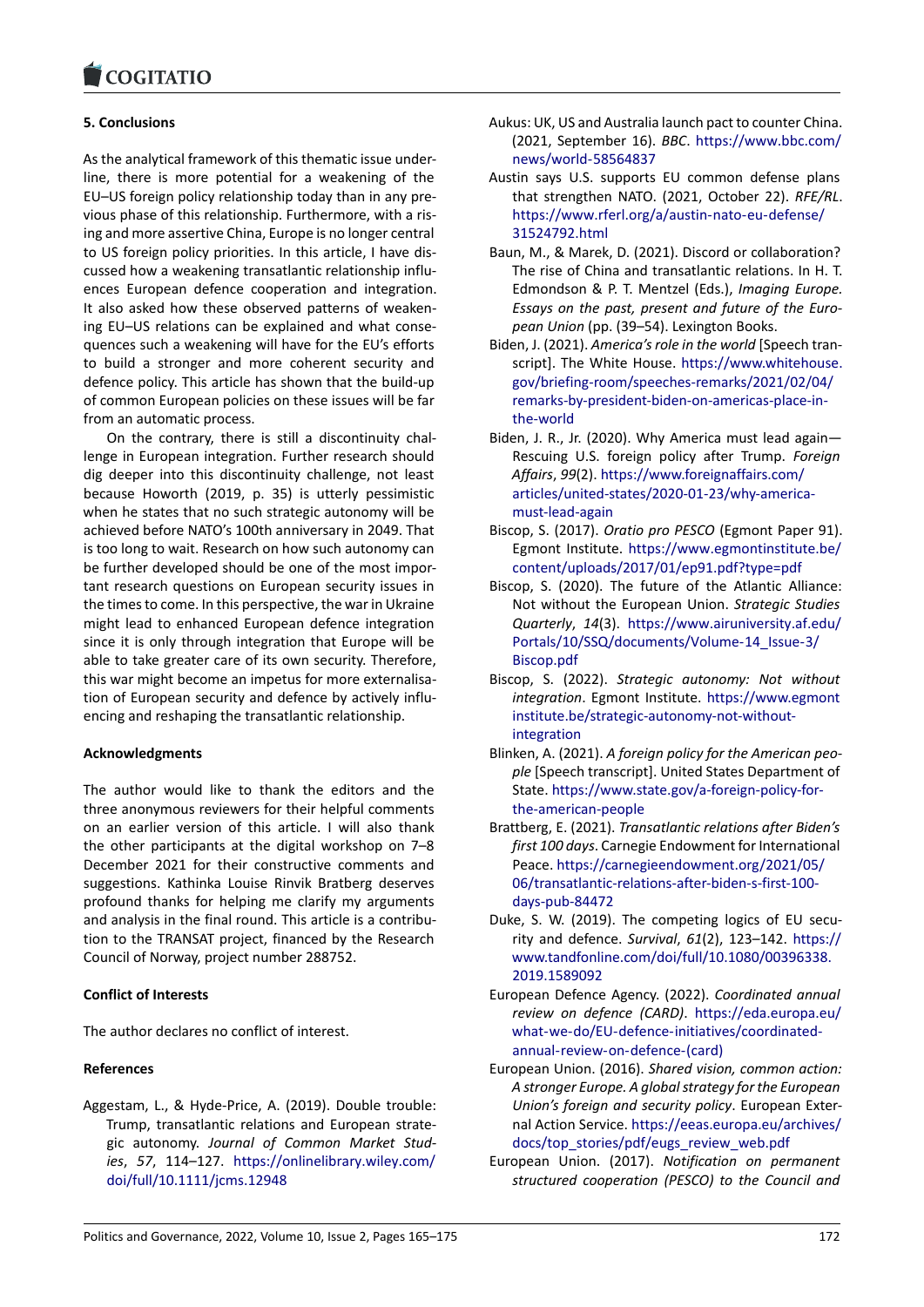#### COMITATIO

*to the High Representative of the Union for Foreign [Affairs and Secur](https://www.cogitatiopress.com)ity Policy*. https://consilium.europa. eu/media/31511/171113‐pesco‐notification.pdf

- European Union. (2021a). *Towards a strategic compass*. EEAS. https://eeas.europa.eu/headquarters/ headquarters‐homepage/[106337/towards‐](https://consilium.europa.eu/media/31511/171113-pesco-notification.pdf) [strategic‐compass\\_en](https://consilium.europa.eu/media/31511/171113-pesco-notification.pdf)
- European Union. (2021b). *The European Union's Strate‐ gic Compass process*. [https://www.europarl.](https://eeas.europa.eu/headquarters/headquarters-homepage/106337/towards-strategic-compass_en)europa. [eu/EPRS/graphs/EPRS\\_Strategic\\_Compass\\_](https://eeas.europa.eu/headquarters/headquarters-homepage/106337/towards-strategic-compass_en)final.pdf
- Eur[opean Union. \(2021c\).](https://eeas.europa.eu/headquarters/headquarters-homepage/106337/towards-strategic-compass_en) *Permanent structured cooper‐ ation (PESCO)*. https://pesco.europa.eu/about
- European Union. (2022). *[A Strategic Compass for Secu‐](https://www.europarl.europa.eu/EPRS/graphs/EPRS_Strategic_Compass_final.pdf) [rity and Defence—For a European Union that pro](https://www.europarl.europa.eu/EPRS/graphs/EPRS_Strategic_Compass_final.pdf)‐ tects its citizens, values and interests and contributes to internation[al peace and security](https://pesco.europa.eu/about)*. https://data. consilium.europa.eu/doc/document/ST‐7371‐2022‐ INIT/en/pdf
- Fiott, D. (2019). *The poison pill. EU defence on US terms* (Brief 7/June 2019). EU‐ISS. https://ww[w.iss.europa.](https://data.consilium.europa.eu/doc/document/ST-7371-2022-INIT/en/pdf) [eu/content/poison‐pill‐eu‐defence‐us‐terms](https://data.consilium.europa.eu/doc/document/ST-7371-2022-INIT/en/pdf)
- Fio[tt, D. \(2021\)](https://data.consilium.europa.eu/doc/document/ST-7371-2022-INIT/en/pdf). *Yearbook of European security 2021*. EU‐ISS. https://www.iss.europa.eu/content/ yearbook‐european‐securit[y‐2021](https://www.iss.europa.eu/content/poison-pill-eu-defence-us-terms)
- Gas[parini, A. \(2021\). Challenges under the Biden](https://www.iss.europa.eu/content/poison-pill-eu-defence-us-terms) admin‐ istration in the US‐EU transatlantic relations. *Global Affairs*, *7*(3), 411–417. [https://www.tand](https://www.iss.europa.eu/content/yearbook-european-security-2021)fonline. [com/doi/abs/10.1080/23340460.2](https://www.iss.europa.eu/content/yearbook-european-security-2021)021.1956991? journalCode=rgaf20
- Haas, E. (2004). *The uniting of Europe: Political, social, and economical forces, 1950–1957*[. Notre Dame](https://www.tandfonline.com/doi/abs/10.1080/23340460.2021.1956991?journalCode=rgaf20) University Press. [https://www.europarl.europa.](https://www.tandfonline.com/doi/abs/10.1080/23340460.2021.1956991?journalCode=rgaf20)eu/ [100books/en/detail/](https://www.tandfonline.com/doi/abs/10.1080/23340460.2021.1956991?journalCode=rgaf20)38/the‐uniting‐of‐europe‐ political‐social‐and‐economical‐forces‐1950‐1957 (Original work published 1958)
- Haas, E. (1964). *Beyo[nd the nation‐state. Functionalism](https://www.europarl.europa.eu/100books/en/detail/38/the-uniting-of-europe-political-social-and-economical-forces-1950-1957) [and international organization](https://www.europarl.europa.eu/100books/en/detail/38/the-uniting-of-europe-political-social-and-economical-forces-1950-1957)*. Stanford University [Press.](https://www.europarl.europa.eu/100books/en/detail/38/the-uniting-of-europe-political-social-and-economical-forces-1950-1957)
- Håkansson, C. (2021). The European Commission's new role in EU security and defence cooperation: The case of the European Defence Fund. *European Security*, *30*(4), 589–608. https://www.tandfonline.com/doi/ full/10.1080/09662839.2021.1906229
- Haroche, P. (2020). Supranationalism strikes back: A neo‐ functionalist account of the European defence fund. *Journal of Euro[pean Public Policy](https://www.tandfonline.com/doi/full/10.1080/09662839.2021.1906229)*, *27*(6). https:// [www.tandfonline.com/doi/abs/10.108](https://www.tandfonline.com/doi/full/10.1080/09662839.2021.1906229)0/13501763. 2019.1609570?journalCode=rjpp20
- Herszenhorn, D. M. (2020, June 29). Trump's Europe strategy: Nothing. *Politico*. https://www.poli[tico.eu/](https://www.tandfonline.com/doi/abs/10.1080/13501763.2019.1609570?journalCode=rjpp20) [article/donald‐trump‐eu‐strategy‐nothing‐g7‐](https://www.tandfonline.com/doi/abs/10.1080/13501763.2019.1609570?journalCode=rjpp20) [summit‐angela‐merkel](https://www.tandfonline.com/doi/abs/10.1080/13501763.2019.1609570?journalCode=rjpp20)
- Hoffmann, S. (1964). The European process at Atlantic crosspurposes. *Journal of [Common Market Studies](https://www.politico.eu/article/donald-trump-eu-strategy-nothing-g7-summit-angela-merkel)*, *3*[\(1\), 85–101.](https://www.politico.eu/article/donald-trump-eu-strategy-nothing-g7-summit-angela-merkel)
- Ho[worth, J. \(2014\).](https://www.politico.eu/article/donald-trump-eu-strategy-nothing-g7-summit-angela-merkel) *Security and defence in the European Union*. PalgraveMacmillan.
- Howorth, J. (2019). *Strategic autonomy. Why it's not*

*about Europe going it alone*. Wilfried Martens Centre for European Studies. https://www.martenscentre. eu/publication/strategic‐autonomy‐why‐its‐not‐ about‐europe‐going‐it‐alone

- Ikenberry, G. J. (2008). Explaining crisis and change in Transatlantic relations: [An introduction. In J. Ander‐](https://www.martenscentre.eu/publication/strategic-autonomy-why-its-not-about-europe-going-it-alone) [sson, G. J. Ikenberry, & T. Risse \(Ed.\),](https://www.martenscentre.eu/publication/strategic-autonomy-why-its-not-about-europe-going-it-alone) *The end of [the West? Crisis and change i](https://www.martenscentre.eu/publication/strategic-autonomy-why-its-not-about-europe-going-it-alone)n the Atlantic order* (pp. 1–27). Cornell University Press.
- Ikenberry, G. J. (2014). The illusions of geopolitics. *For‐ eign Affairs*, *93*(3). https://www.foreignaffairs.com/ articles/china/2014‐04‐17/illusion‐geopolitics
- Janes, J. (2021). Transatlantic relations under US Presi‐ dent Joe Biden. *Zeitschrift für Aussen‐ und Sicherheit‐ spolitik*, *14*, 57–73. [https://link.springer.com/article/](https://www.foreignaffairs.com/articles/china/2014-04-17/illusion-geopolitics) [10.1007/s12399‐021‐00841‐0](https://www.foreignaffairs.com/articles/china/2014-04-17/illusion-geopolitics)
- Kaufman, J. P. (2017). The US perspective on NATO under Trump: Lessons of the past and prospects for the future. *Inte[rnational Affairs](https://link.springer.com/article/10.1007/s12399-021-00841-0)*, *93*(2), 251–266. [https://www.chathamhouse.o](https://link.springer.com/article/10.1007/s12399-021-00841-0)rg/sites/default/files/ publications/ia/INTA93\_2\_01\_Kaufman.pdf
- Kempin, R. (Ed.). (2021). *France's foreign and security policy under President Macron. The consequences [for Franco‐German cooperation](https://www.chathamhouse.org/sites/default/files/publications/ia/INTA93_2_01_Kaufman.pdf)*. Stiftung Wis‐ [senschaft und Politik.](https://www.chathamhouse.org/sites/default/files/publications/ia/INTA93_2_01_Kaufman.pdf) https://www.swp‐berlin.org/ publications/products/research\_papers/2021RP04\_ PolicyUnderMacron\_DASEP.pdf
- Knutsen, B. O., & Tvetbråten, K. (2021). Hvorfor så ambivalent? USAs poli[tikk overfor EUs forsvarsam‐](https://www.swp-berlin.org/publications/products/research_papers/2021RP04_PolicyUnderMacron_DASEP.pdf) [bisjoner \[Why so ambivalent? The US policies](https://www.swp-berlin.org/publications/products/research_papers/2021RP04_PolicyUnderMacron_DASEP.pdf) [towards the EU's defence ambit](https://www.swp-berlin.org/publications/products/research_papers/2021RP04_PolicyUnderMacron_DASEP.pdf)ions]. *Tidsskriftet In‐ ternasjonal Politikk*, *79*(1), 25–38. https://tidsskriftet‐ ip.no/index.php/intpol/article/view/2518/4999
- Kramp‐Karrenbauer, A. (2020, November 2). Europe still needs America. *Politico*. https://www.politico. eu/article/europe‐still‐needs‐am[erica](https://tidsskriftet-ip.no/index.php/intpol/article/view/2518/4999)
- Kunz, B. (2019). *[Why Franco‐German leadership on E](https://tidsskriftet-ip.no/index.php/intpol/article/view/2518/4999)uro‐ pean defense is not in sight* (Policy Brief 10/2019). NUPI. https://www.nupi.no/n[upi\\_eng/Publications/](https://www.politico.eu/article/europe-still-needs-america) [CRIStin‐Pub/Why‐Franco‐German‐lead](https://www.politico.eu/article/europe-still-needs-america)ership‐on‐ European‐defense‐is‐not‐in‐sight
- Lewis, P. (2013, September 1). US attack on Syria delayed after [surprise U‐turn from Obama.](https://www.nupi.no/nupi_eng/Publications/CRIStin-Pub/Why-Franco-German-leadership-on-European-defense-is-not-in-sight) *The Guardian*. [https://www.theguardian.com/world/2013/aug/](https://www.nupi.no/nupi_eng/Publications/CRIStin-Pub/Why-Franco-German-leadership-on-European-defense-is-not-in-sight) [31/syrian‐air‐strikes‐obama‐cong](https://www.nupi.no/nupi_eng/Publications/CRIStin-Pub/Why-Franco-German-leadership-on-European-defense-is-not-in-sight)ress
- Major, C. (2021). A committed but challenging ally: France's NATO policy. In R. Kempin (Ed.), *France's [foreign and security policy under President Macr](https://www.theguardian.com/world/2013/aug/31/syrian-air-strikes-obama-congress)on. [The consequences for Franco‐German](https://www.theguardian.com/world/2013/aug/31/syrian-air-strikes-obama-congress) cooperation.* Stiftung Wissenschaft und Politik. https://www.swp‐ berlin.org/publications/products/research\_papers/ 2021RP04\_PolicyUnderMacron\_DASEP.pdf
- McKay, J. (2019). How transatlantic is the Trump administration? *Journal of Transa[tlantic Studies](https://www.swp-berlin.org/publications/products/research_papers/2021RP04_PolicyUnderMacron_DASEP.pdf)*, *17*, 532–553. [https://www.semanticscholar.org/paper](https://www.swp-berlin.org/publications/products/research_papers/2021RP04_PolicyUnderMacron_DASEP.pdf)/ How-transatlantic-is-the-Trump-Administration-McKay/e47b4c233ebf00d02f5c9060ec3fd12a334 b72f4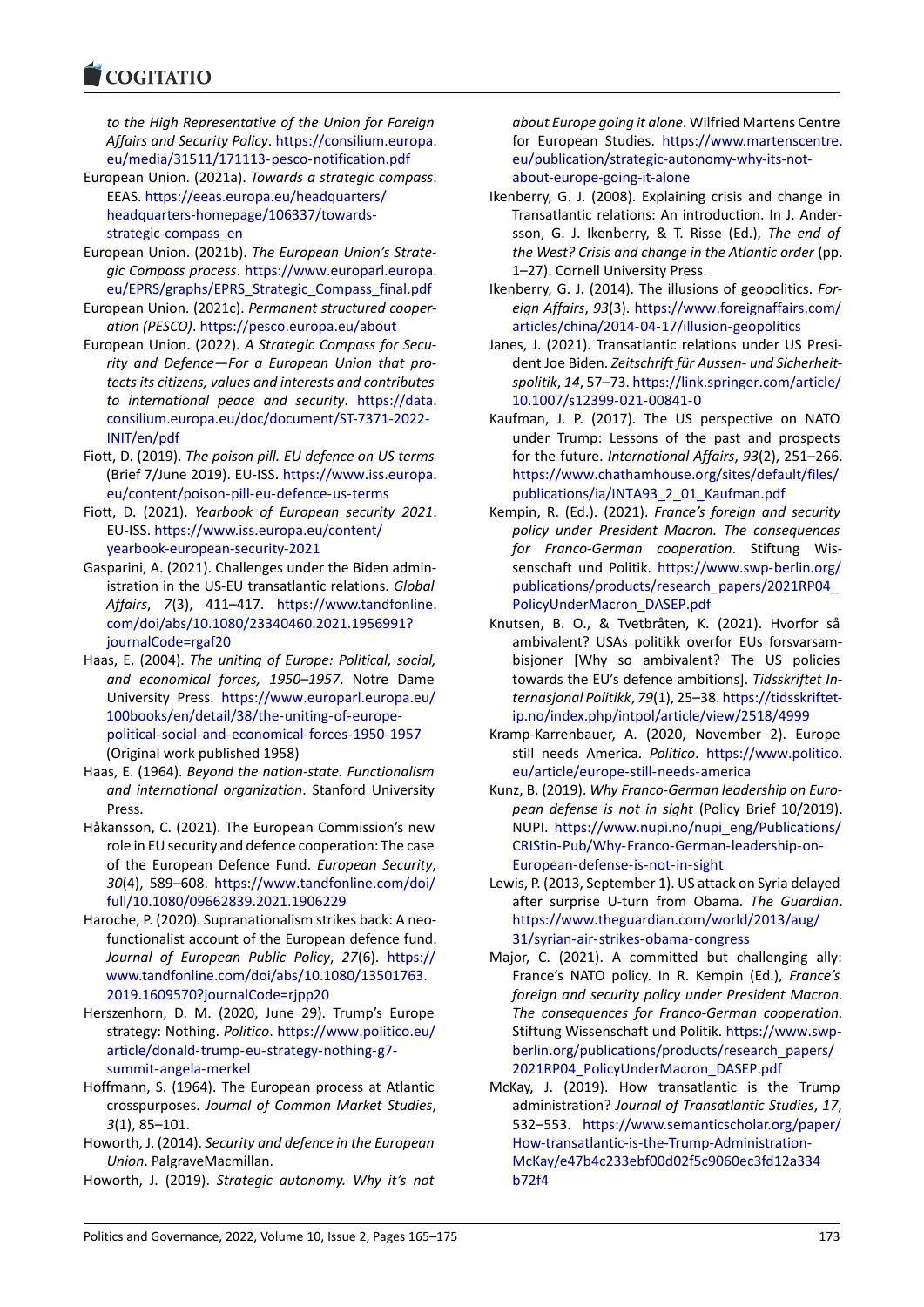- Meijer, H., & Brooks, S. G. (2021). Illusions of autonomy. [Why Europe can](https://www.cogitatiopress.com)not provide for its security if the United States pulls back. *International Security*, *45*(4), 7–43. https://www.belfercenter.org/sites/default/ files/files/publication/Meijer\_Brooks%20isec\_a\_ 00405.pdf
- Melby, S. (2017a). *USAs ledervilje svikter. Maktpolitiske utfordri[nger og nye nasjonale forutsetninger](https://www.belfercenter.org/sites/default/files/files/publication/Meijer_Brooks%20isec_a_00405.pdf)* [The US [will to leadership is waning. New power political c](https://www.belfercenter.org/sites/default/files/files/publication/Meijer_Brooks%20isec_a_00405.pdf)hal[lenges and](https://www.belfercenter.org/sites/default/files/files/publication/Meijer_Brooks%20isec_a_00405.pdf) new national conditions]. Fagbokforlaget.
- Melby, S. (2017b, February 14). USAs ledervilje svikter [US's will to leadership is waning]. *Aftenposten*. https://www.aftenposten.no/meninger/debatt/i/ 4ad3q/usas‐ledervilje‐svikter‐svein‐melby
- Menon, R., & Ruger, W. (2020). NATO enlargement and US grand strategy: A net assessment. *Interna‐ tional Politics*, *57*, 371–400. [https://doi.org/10.105](https://www.aftenposten.no/meninger/debatt/i/4ad3q/usas-ledervilje-svikter-svein-melby)7/ [s41311‐020‐00235‐7](https://www.aftenposten.no/meninger/debatt/i/4ad3q/usas-ledervilje-svikter-svein-melby)
- Moravcsik, A., & Schimmelfennig, F. (2018). Liberal inter‐ governmentalism. In A. Wiener, T. A. Börzel, & T. Risse (Ed.), *European integ[ration theory](https://doi.org/10.1057/s41311-020-00235-7)* (pp. 64–84). [Oxford University Pre](https://doi.org/10.1057/s41311-020-00235-7)ss.
- NATO. (2014). *Wales summit declaration 2014*. https:// www.nato.int/cps/en/natohq/official\_texts\_ 112964.htm
- NATO. (2016). *Warsaw summit declaration 2016*. https:// www.nato.int/cps/en/natohq/official\_texts\_ [133169.htm](https://www.nato.int/cps/en/natohq/official_texts_112964.htm)
- NA[TO. \(2018\).](https://www.nato.int/cps/en/natohq/official_texts_112964.htm) *Brussels summit declaration 2018*. https:// www.nato.int/cps/en/natohq/news\_185000[.htm](https://www.nato.int/cps/en/natohq/official_texts_133169.htm)
- NATO. (2021). *[Brussels summit declaration 2021](https://www.nato.int/cps/en/natohq/official_texts_133169.htm)*. https:// [www.nato.in](https://www.nato.int/cps/en/natohq/official_texts_133169.htm)t/cps/en/natohq/news\_185000.htm
- NATO‐sjefen advarer mot EU‐plan. Kan ikke [ha en](https://www.nato.int/cps/en/natohq/news_185000.htm) [allianse innen alliansen \[NATO chief warns again](https://www.nato.int/cps/en/natohq/news_185000.htm)st EU‐plan. Cannot have an alliance within the [alliance\].](https://www.nato.int/cps/en/natohq/news_185000.htm) [\(2021, November 30\).](https://www.nato.int/cps/en/natohq/news_185000.htm) *VG*. https://www.vg.no/ nyheter/utenriks/i/JxLyzb/nato‐sjefen‐advarer‐ mot‐eu‐plan‐kan‐ikke‐ha‐en‐allianse‐i‐alliansen
- Niemann, A., Lefkofridi, Z., & Schmitter, P. C. (2018). Neofunctionalism. In A. Wiene[r, T. A. Börzel, & T.](https://www.vg.no/nyheter/utenriks/i/JxLyzb/nato-sjefen-advarer-mot-eu-plan-kan-ikke-ha-en-allianse-i-alliansen) Risse (Ed.), *[European integration theory](https://www.vg.no/nyheter/utenriks/i/JxLyzb/nato-sjefen-advarer-mot-eu-plan-kan-ikke-ha-en-allianse-i-alliansen)* (pp. 43–63). [Oxford University Press.](https://www.vg.no/nyheter/utenriks/i/JxLyzb/nato-sjefen-advarer-mot-eu-plan-kan-ikke-ha-en-allianse-i-alliansen)
- Nováky, N. (2020). *The Strategic Compass: Charting a new course for the EU's security and defence policy*. Wilfried Martens Center for European Studies. https://www.martenscentre.eu/publication/the‐ strategic‐compass‐charting‐a‐new‐course‐for‐the‐ eus‐security‐and‐defence‐policy
- Olsen, G. R. (2022). "America is back" or "America first" [and the transatlantic relationship.](https://www.martenscentre.eu/publication/the-strategic-compass-charting-a-new-course-for-the-eus-security-and-defence-policy) *Politics and Gover‐ nance*, *10*[\(2\), 154–164.](https://www.martenscentre.eu/publication/the-strategic-compass-charting-a-new-course-for-the-eus-security-and-defence-policy)
- Pug[lierin, J. \(2021\). Security and de](https://www.martenscentre.eu/publication/the-strategic-compass-charting-a-new-course-for-the-eus-security-and-defence-policy)fence. In A. Aydın‐ taşbaş, J. Barnes‐Dacey, E. Batmanghelidj, S. Bau‐ mann, A. Lebovich, K. Liik, J. Puglierin, J. Shapiro, A. Small, & T. Varma (Eds.), *The fall of the Afghan government and what it means for Europe*. Euro‐ pean Council of Foreign Relations. https://ecfr.eu/

publication/the‐fall‐of‐the‐afghan‐government‐and‐ what‐it‐means‐for‐europe

- Reuters. (2021, August 31). *Last U.S. troops depart Afghanistan after massive airlift ending America's longest war*. [https://www.reuters.com/world/last](https://ecfr.eu/publication/the-fall-of-the-afghan-government-and-what-it-means-for-europe)‐ [us‐forces‐leave‐afghanista](https://ecfr.eu/publication/the-fall-of-the-afghan-government-and-what-it-means-for-europe)n‐after‐nearly‐20‐years‐ 2021‐08‐30
- Riddervold, M., & Newsome, A. (2022). Introduction: Out with the [old, in with the new? Explaining chang‐](https://www.reuters.com/world/last-us-forces-leave-afghanistan-after-nearly-20-years-2021-08-30) ing EU–US relations. *[Politics and Governance](https://www.reuters.com/world/last-us-forces-leave-afghanistan-after-nearly-20-years-2021-08-30)*, *10*(2), [128–133.](https://www.reuters.com/world/last-us-forces-leave-afghanistan-after-nearly-20-years-2021-08-30)
- Rieker, P. (2022). Making sense of the European side of the transatlantic security relations in Africa. *Politics and Governance*, *10*(2), 144–153.
- Rieker, P., & Riddervold, M. (2021). Not so unique after all? Urgency and norms in EU foreign and security. *Journal of European Integration*. Advance online publication. https://www.tandfonline.com/doi/full/ 10.1080/07036337.2021.1977293
- Sæter, M. (1998). *Comprehensive neofunctionalism. Bridging realism and liberalism in the study of Euro‐ pean integration*[. NUPI.](https://www.tandfonline.com/doi/full/10.1080/07036337.2021.1977293)
- Sch[uette, L. A. \(2021\). Why NATO](https://www.tandfonline.com/doi/full/10.1080/07036337.2021.1977293) survived Trump: The neglected role of Secretary‐General Stoltenberg. *International Affairs*, *97*(6), 1–19. https://academic. oup.com/ia/advance‐article/doi/10.1093/ia/ iiab167/6384364?searchresult=1
- Smith, M. (2022). How much of a new agenda? Interna‐ tional structures, agency, and trans[atlantic order.](https://academic.oup.com/ia/advance-article/doi/10.1093/ia/iiab167/6384364?searchresult=1) *Pol‐ [itics and Governance](https://academic.oup.com/ia/advance-article/doi/10.1093/ia/iiab167/6384364?searchresult=1)*, *10*(2), 219–228.
- Sullivan, J. (2021). *[Remarks by Nation](https://academic.oup.com/ia/advance-article/doi/10.1093/ia/iiab167/6384364?searchresult=1)al Security Advisor Jake Sullivan at the national security commission on artificial intelligence global emerging technology summit*. The White House. https://www.whitehouse. gov/nsc/briefing‐room/2021/07/13/remarks‐by‐ national‐security‐advisor‐jake‐sullivan‐at‐the‐ national‐security‐commission‐on‐artificial‐ intelligence‐global‐emergi[ng‐technology‐summit](https://www.whitehouse.gov/nsc/briefing-room/2021/07/13/remarks-by-national-security-advisor-jake-sullivan-at-the-national-security-commission-on-artificial-intelligence-global-emerging-technology-summit)
- Tie[rny, D. \(2016, April 15\). The legacy of Obama's "wo](https://www.whitehouse.gov/nsc/briefing-room/2021/07/13/remarks-by-national-security-advisor-jake-sullivan-at-the-national-security-commission-on-artificial-intelligence-global-emerging-technology-summit)rst mistake." *The Atlantic*. [https://www.theatlant](https://www.whitehouse.gov/nsc/briefing-room/2021/07/13/remarks-by-national-security-advisor-jake-sullivan-at-the-national-security-commission-on-artificial-intelligence-global-emerging-technology-summit)ic. [com/international/archive/2016/04/obama](https://www.whitehouse.gov/nsc/briefing-room/2021/07/13/remarks-by-national-security-advisor-jake-sullivan-at-the-national-security-commission-on-artificial-intelligence-global-emerging-technology-summit)s‐worst‐ [mistake‐libya/478461](https://www.whitehouse.gov/nsc/briefing-room/2021/07/13/remarks-by-national-security-advisor-jake-sullivan-at-the-national-security-commission-on-artificial-intelligence-global-emerging-technology-summit)
- Varma, T. (2021). European strategic autonomy. In A. Aydıntaşbaş, J. Barne[s‐Dacey, E. Batmanghelid](https://www.theatlantic.com/international/archive/2016/04/obamas-worst-mistake-libya/478461)j, S. [Baumann, A. Lebovich, K. Liik, J. Puglierin, J. Shapiro](https://www.theatlantic.com/international/archive/2016/04/obamas-worst-mistake-libya/478461), [A. Small, & T. Varma](https://www.theatlantic.com/international/archive/2016/04/obamas-worst-mistake-libya/478461) (Eds.), *The fall of the Afghan government and what it means for Europe*. Euro‐ pean Council of Foreign Relations. https://ecfr.eu/ publication/the‐fall‐of‐the‐afghan‐government‐and‐ what‐it‐means‐for‐europe
- Warrell, H., Chazan, G., & Milne, R. (2021, August 17). NATO allies rethink on alliance after [Biden's "unilat‐](https://ecfr.eu/publication/the-fall-of-the-afghan-government-and-what-it-means-for-europe) [eral" Afghanistan exit.](https://ecfr.eu/publication/the-fall-of-the-afghan-government-and-what-it-means-for-europe) *Financial Times*. https://www. [ft.com/content/3ea7e87e](https://ecfr.eu/publication/the-fall-of-the-afghan-government-and-what-it-means-for-europe)‐ab3a‐4e14‐8396‐ 8061420942b0
- Wiener, A., Börzel, T., & Risse, T. (2018). (Eds.). *European integration theory*. Oxford University P[ress.](https://www.ft.com/content/3ea7e87e-ab3a-4e14-8396-8061420942b0)